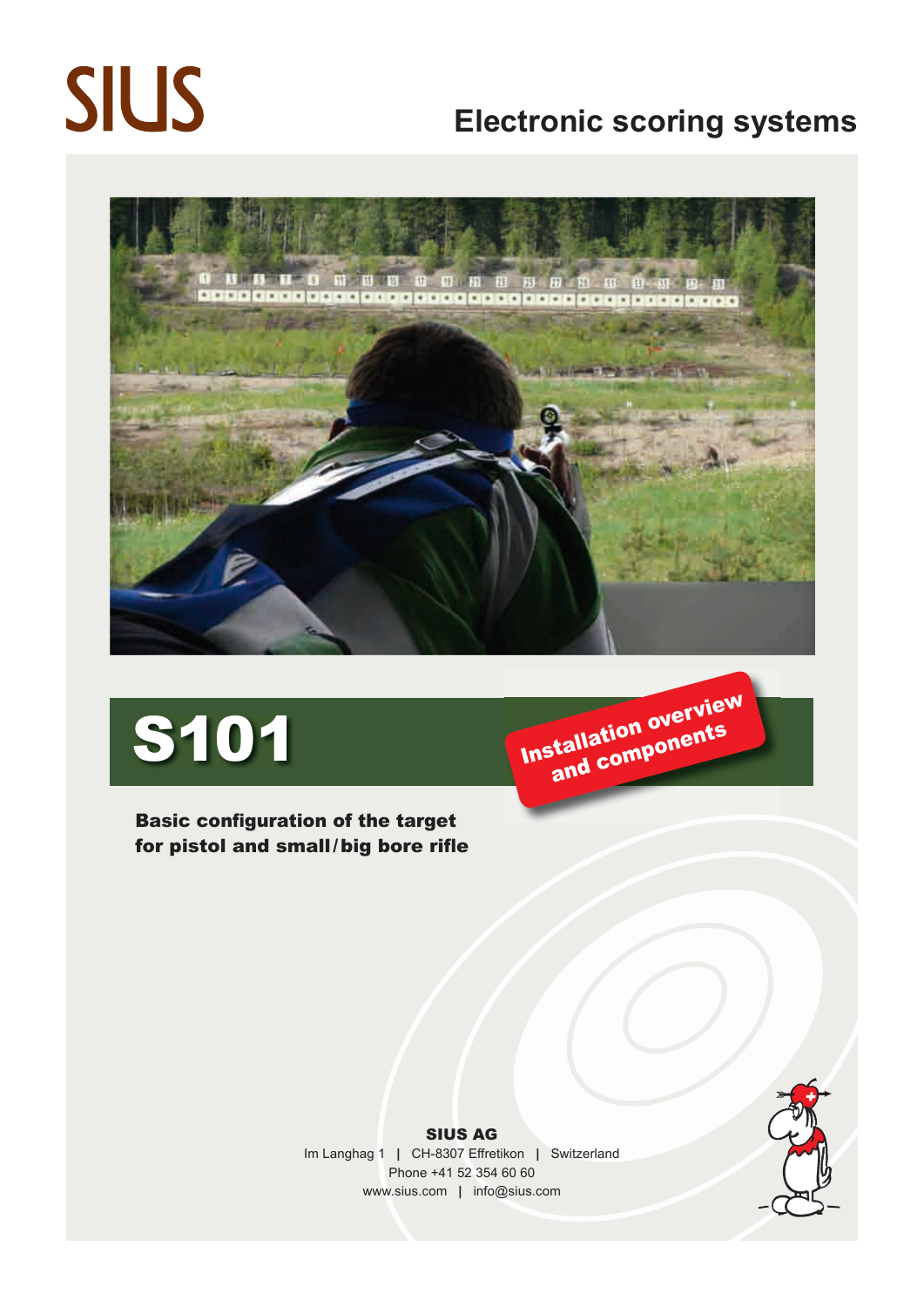## **SIUS** Electronic scoring systems **S101**



### Target S101

Target for pistol and small / big bore rifle.

| Pos.           | Article no.                        | <b>Description</b>                                                                                                                                                                                                               |  |
|----------------|------------------------------------|----------------------------------------------------------------------------------------------------------------------------------------------------------------------------------------------------------------------------------|--|
|                | <b>Target S101</b>                 |                                                                                                                                                                                                                                  |  |
| 1              | S101-LON-V1                        | Main target S110 with LON measurement bar, without print LON measurement electronics,<br>incl. front mask S101A042<br>Size (WxHxD): 1170x1775x280mm, weight: 36,2kg,<br>Consumption: 7.6 W, Detection surface (WxH) 1020x1020mm. |  |
|                | Optional accessory and spare parts |                                                                                                                                                                                                                                  |  |
| 2              | LMEB001V6                          | Print LON measurement electronics                                                                                                                                                                                                |  |
| 3              | LNRB001                            | Print Lane Number Assignement                                                                                                                                                                                                    |  |
| 4a             | SHS <sub>12</sub>                  | Target holder (feet), galvanised steel, set with 2 pieces, incl. screws and dowels                                                                                                                                               |  |
| 4 <sub>b</sub> | SHS <sub>11</sub>                  | Target holder (feet), galvanised steel, with strut, set with 2 pieces, incl. screws and dowels                                                                                                                                   |  |
|                | S101D001                           | Rubber strip, with catch, sloped, 1000x246x1mm                                                                                                                                                                                   |  |
|                | S101A043                           | Frame for target front mask                                                                                                                                                                                                      |  |
|                | S101A046                           | Spacer joist 50x20x1170mm                                                                                                                                                                                                        |  |
|                | S101A050<br>S101A053               | Rubber cover, left and right<br>Rubber cover, on top                                                                                                                                                                             |  |
|                | S101D002                           | Repair kit for main frame including:<br>> S101A058 Rubber membrane, black<br>> AMG023 Sponge rubber P-pSrofile, 9x5.5mm<br>> AMSH03.5x25 Countersunk screw for chipboard 3.5x25                                                  |  |







**Automatic transport of the rubber band**

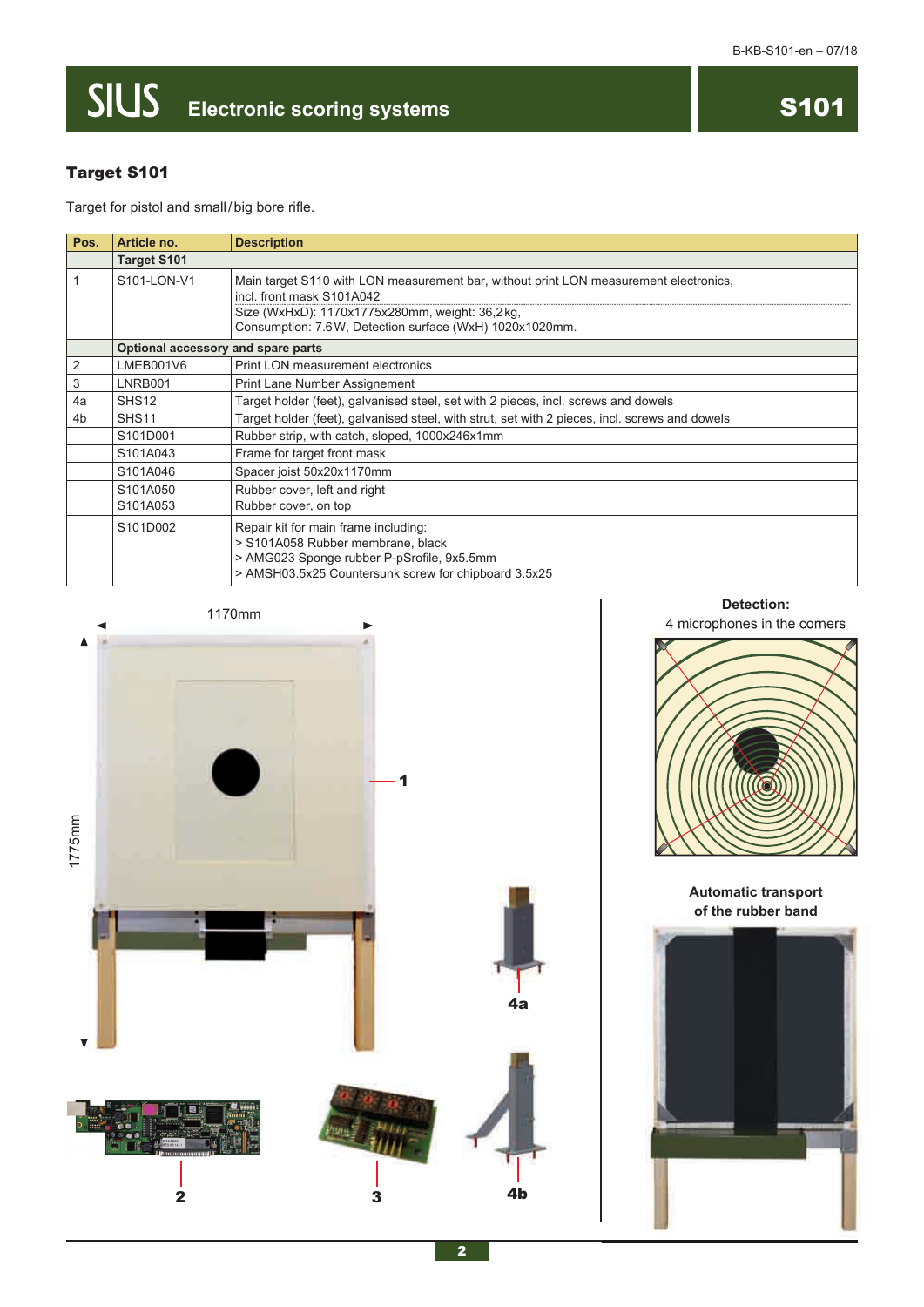### **Electronic scoring systems**

#### Target front masks

Multi wall panels with preprinted target front masks are mounted on the main frame. If mounted directly on the main fraim, a part of the multi wall panel has to be cut out (see dotted line). This is not necessary, if mounted on top of the main frame with a preinstalled multi wall panel.



| Pos. | Article no.               | <b>Description</b>                                  |  |
|------|---------------------------|-----------------------------------------------------|--|
|      | <b>Target front masks</b> |                                                     |  |
|      | S101A059                  | Target front mask small bore rifle                  |  |
|      | S101A042                  | Target front mask precision pistol / back of target |  |
|      | S101A048                  | Target front mask «Morgarten»                       |  |
|      | S101A077                  | Target front mask «OSP»                             |  |
|      | S101A076                  | Target front mask «B»                               |  |